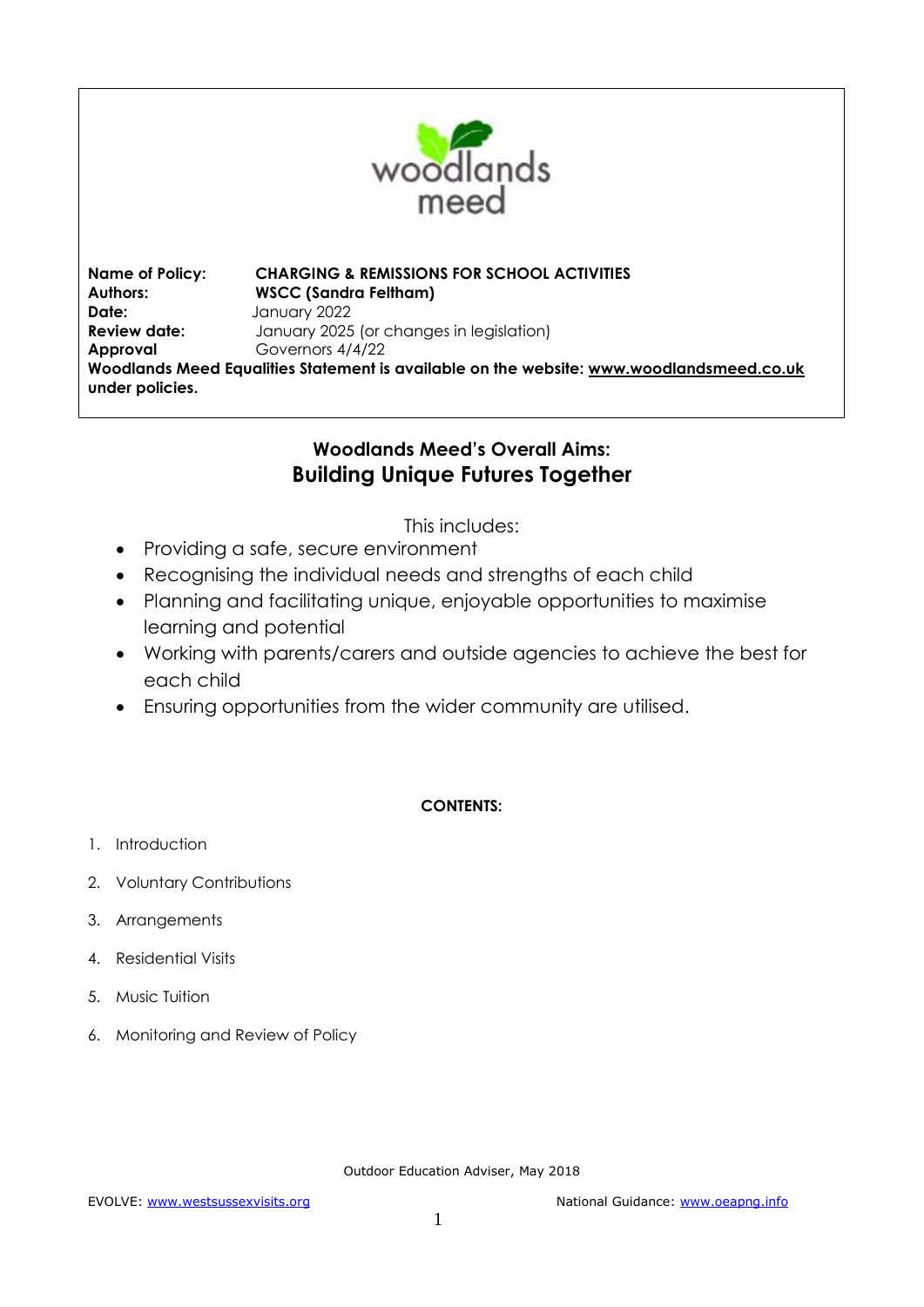# **Model Policy for Charging and Remissions for School Activities**

#### **1. Introduction**

**1.1** Woodlands Meed School provides many opportunities for its students/children/young people to enrich and enhance their experience through Learning Outside the Classroom (LOtC). This encompasses both on-site and off-site learning, residential activities, environmental studies, sports, physical and cultural activities, business visits, conference and adventurous activities.

**1.2** The value of LOtC is well recognised by the Governing Body and fully supported throughout the school.

**1.3** The purpose of this policy is to provide clear information about charging and voluntary contributions for Woodlands Meed School activities.

#### **2. Voluntary Contributions**

**2.1** In general no charge can be made for admitting pupils to maintained schools. Where education is provided wholly or mainly during school hours, it should be free.

**2.2** It is therefore not possible to levy a compulsory charge for transport or admission costs for swimming lessons or for visits to museums, etc. during school hours.

**2.3** Woodlands Meed School follows the West Sussex *Policy for Charging for School Activities* that mirrors the information given in the Department for Education's advice document published in May 2018 [\(https://www.gov.uk/government/publications/charging-for-school-activities\)](https://www.gov.uk/government/publications/charging-for-school-activities) and should be read in conjunction with the information provided in the National Guidance [www.oeapng.info.](http://www.oeapng.info/)

**2.4** No compulsory charge will be made for any activity which takes place during school hours.

2.5 Any contribution is entirely voluntary, and the pupils of parents/carers who are unable or unwilling to contribute must not be discriminated against. However, where there are not enough voluntary contributions to make the activity possible, and there is no way to make up the shortfall, then the activity may be cancelled.

# **3. Arrangements**

To ensure good practice and compliance with the necessary regulations it is expected that:

**3.1** All letters regarding contributions for school activities will make it clear that these are voluntary and that children of parents/carers who do not contribute will not be treated differently.

**3.2** If any parents/carers have any financial difficulty (no pupil will be prevented from taking part) they will be invited to talk to the Headteacher who will come to an agreed arrangement.

#### **4. Residential Visits**

**4.1** If a residential visit takes place covering 50% or more of the whole time spent on the activity within the school week or it meets the requirements of the syllabus for a public examination or is to do with the national curriculum or religious education, no charge will be made either for the education or for the cost of travel.

**4.2** Charges not exceeding the actual cost for the individual pupil can be made for board and lodging.

Outdoor Education Adviser, May 2018